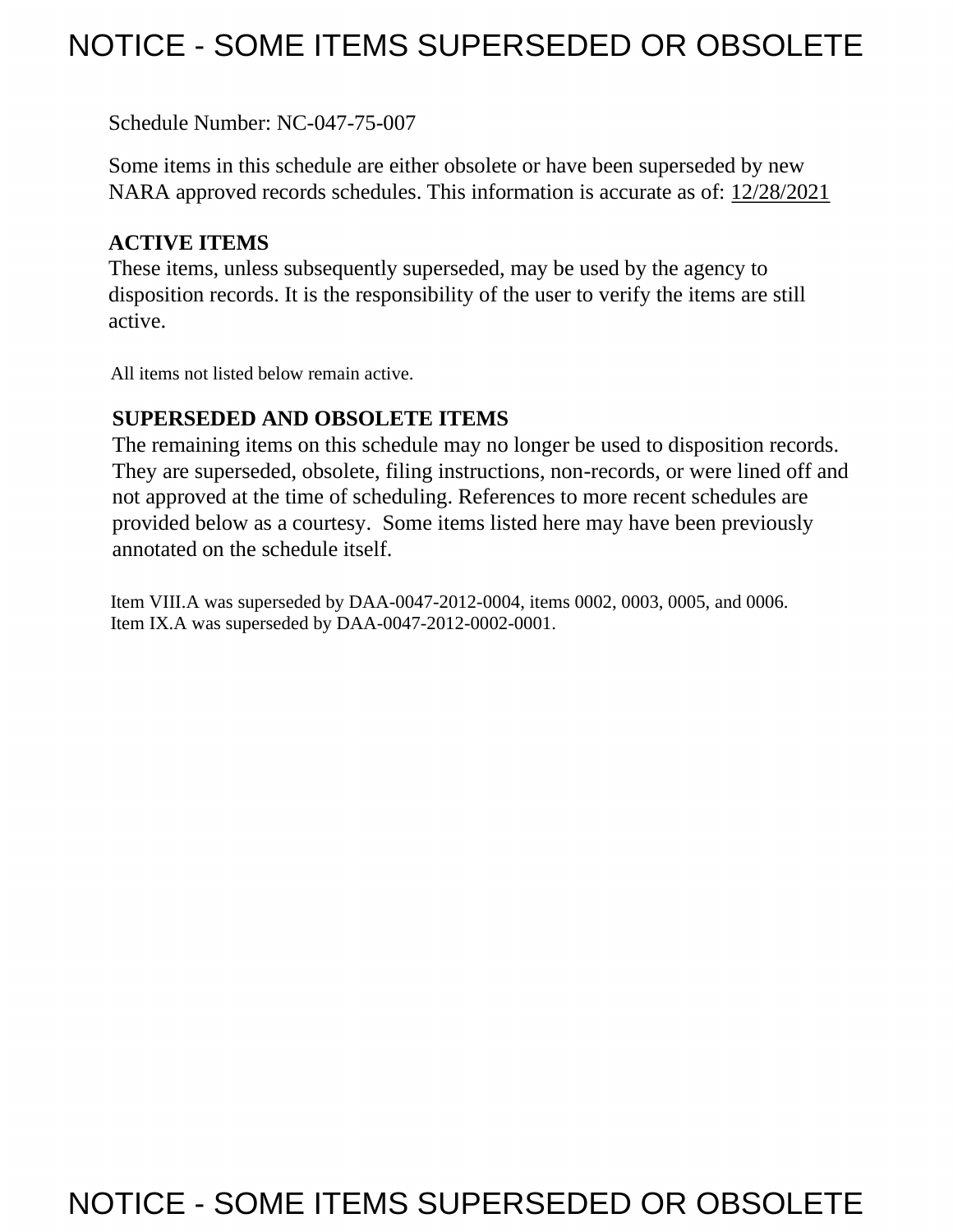|                                                | ヒィ                                                                                                                                                                                                                                                                                                                                                                                                                                                                                                                                                                                                                                                                                                                                                                                                                                                                                                                              |          |                                                                                                |                                |                           |
|------------------------------------------------|---------------------------------------------------------------------------------------------------------------------------------------------------------------------------------------------------------------------------------------------------------------------------------------------------------------------------------------------------------------------------------------------------------------------------------------------------------------------------------------------------------------------------------------------------------------------------------------------------------------------------------------------------------------------------------------------------------------------------------------------------------------------------------------------------------------------------------------------------------------------------------------------------------------------------------|----------|------------------------------------------------------------------------------------------------|--------------------------------|---------------------------|
| Standard Form No. 115<br>Revised November 1951 |                                                                                                                                                                                                                                                                                                                                                                                                                                                                                                                                                                                                                                                                                                                                                                                                                                                                                                                                 |          |                                                                                                | <b>LEAVE BLANK</b>             |                           |
| Administration<br>GSA Reg. $3-\text{IV}-106$   | Prescribed by General Services<br>REQUEST FOR AUTHORITY                                                                                                                                                                                                                                                                                                                                                                                                                                                                                                                                                                                                                                                                                                                                                                                                                                                                         |          | DATE RECEIVED                                                                                  | JOB NO.                        |                           |
| 115-103                                        | TO DISPOSE OF RECORDS                                                                                                                                                                                                                                                                                                                                                                                                                                                                                                                                                                                                                                                                                                                                                                                                                                                                                                           |          | NOV 2 1 1974                                                                                   |                                |                           |
|                                                | (See Instructions on Reverse)                                                                                                                                                                                                                                                                                                                                                                                                                                                                                                                                                                                                                                                                                                                                                                                                                                                                                                   | やん 47    | DATE APPROVED                                                                                  |                                |                           |
|                                                | TO: GENERAL SERVICES ADMINISTRATION,<br>NATIONAL ARCHIVES AND RECORDS SERVICE, WASHINGTON, D.C. 20408                                                                                                                                                                                                                                                                                                                                                                                                                                                                                                                                                                                                                                                                                                                                                                                                                           |          | N C                                                                                            | 7-75                           |                           |
|                                                | 1 FROM (AGENCY OR ESTABLISHMENT)                                                                                                                                                                                                                                                                                                                                                                                                                                                                                                                                                                                                                                                                                                                                                                                                                                                                                                |          |                                                                                                | NOTIFICATION TO AGENCY         |                           |
|                                                | Department of Health, Education, and Welfare                                                                                                                                                                                                                                                                                                                                                                                                                                                                                                                                                                                                                                                                                                                                                                                                                                                                                    |          | In accordance with the provisions of 44 U.S.C.<br>3303a the disposal request, including amend- |                                |                           |
| 2 MAJOR SUBDIVISION                            | Social Security Administration                                                                                                                                                                                                                                                                                                                                                                                                                                                                                                                                                                                                                                                                                                                                                                                                                                                                                                  |          | ments, is approved except for items that may                                                   |                                |                           |
| 3. MINOR SUBDIVISION                           |                                                                                                                                                                                                                                                                                                                                                                                                                                                                                                                                                                                                                                                                                                                                                                                                                                                                                                                                 |          | be stamped "disposal not approved" or<br>"withdrawn" in column 10.                             |                                |                           |
|                                                | Division of Administrative Appraisal and Planning                                                                                                                                                                                                                                                                                                                                                                                                                                                                                                                                                                                                                                                                                                                                                                                                                                                                               |          |                                                                                                |                                |                           |
|                                                | 4. NAME OF PERSON WITH WHOM TO CONFER<br>5 TEL. EXT.                                                                                                                                                                                                                                                                                                                                                                                                                                                                                                                                                                                                                                                                                                                                                                                                                                                                            |          | 28-15                                                                                          |                                |                           |
|                                                | Charles D. Smith                                                                                                                                                                                                                                                                                                                                                                                                                                                                                                                                                                                                                                                                                                                                                                                                                                                                                                                | 594-5772 |                                                                                                |                                |                           |
|                                                | 6. CERTIFICATE OF AGENCY REPRESENTATIVE                                                                                                                                                                                                                                                                                                                                                                                                                                                                                                                                                                                                                                                                                                                                                                                                                                                                                         |          |                                                                                                |                                |                           |
|                                                | I hereby certify that I am authorized to act for the head of this agency in matters pertaining to the disposal of records, and that the records described in this list or                                                                                                                                                                                                                                                                                                                                                                                                                                                                                                                                                                                                                                                                                                                                                       |          |                                                                                                |                                |                           |
|                                                | schedule of ______ pages are proposed for disposal for the reason indicated: ("X" only one)                                                                                                                                                                                                                                                                                                                                                                                                                                                                                                                                                                                                                                                                                                                                                                                                                                     |          |                                                                                                |                                |                           |
| А                                              | The records have<br>The records will cease to have sufficient value<br>в<br>to warrant further retention on the expiration<br>ceased to have suffi-<br>cient value to warrant<br>of)the period of time indicated or on the occur-                                                                                                                                                                                                                                                                                                                                                                                                                                                                                                                                                                                                                                                                                               |          |                                                                                                |                                |                           |
|                                                | further retention.<br>ronce of the event specified.                                                                                                                                                                                                                                                                                                                                                                                                                                                                                                                                                                                                                                                                                                                                                                                                                                                                             |          |                                                                                                |                                |                           |
|                                                | $11 - 15 - 74$                                                                                                                                                                                                                                                                                                                                                                                                                                                                                                                                                                                                                                                                                                                                                                                                                                                                                                                  |          |                                                                                                |                                |                           |
| (Date)                                         | (Signature of Agency Representative)                                                                                                                                                                                                                                                                                                                                                                                                                                                                                                                                                                                                                                                                                                                                                                                                                                                                                            |          |                                                                                                | SSA Records Officer<br>(Title) |                           |
|                                                |                                                                                                                                                                                                                                                                                                                                                                                                                                                                                                                                                                                                                                                                                                                                                                                                                                                                                                                                 |          |                                                                                                | 9.                             |                           |
| 7.<br><b>ITEM NO</b>                           | 8 DESCRIPTION OF ITEM<br>(WITH INCLUSIVE DATES OR RETENTION PERIODS)                                                                                                                                                                                                                                                                                                                                                                                                                                                                                                                                                                                                                                                                                                                                                                                                                                                            |          |                                                                                                | <b>SAMPLE OR</b><br>JOB NO.    | 10<br><b>ACTION TAKEN</b> |
|                                                |                                                                                                                                                                                                                                                                                                                                                                                                                                                                                                                                                                                                                                                                                                                                                                                                                                                                                                                                 |          |                                                                                                |                                |                           |
| I.                                             | AUDIT LIAISON AND COORDINATION FILES                                                                                                                                                                                                                                                                                                                                                                                                                                                                                                                                                                                                                                                                                                                                                                                                                                                                                            |          |                                                                                                |                                |                           |
|                                                | These files are accumulated in coordinating arrangements<br>for various General Accounting Office (GAO) and HEW<br>Audit Agency audits, in coordinating followup action on<br>audit reports, and in assuring, through periodic status<br>reports, that accepted audit recommendations are<br>implemented.<br>Audits of SSA Operations<br>А.<br>These files contain records relating to audits of<br>SSA operations, including notifications of forth-<br>coming audits, copies of draft and final audit<br>reports, comments on findings and recommendations,<br>replies to GAO and HEW, and reports on the status<br>of implementation of recommendations.<br>Place in an inactive file after final SSA action on<br>the audit report. Cut off inactive file at the end<br>of the calendar year and destroy 2 years thereafter.<br>These are dup/icate espice;<br>official cspies appear p SSA<br>pureau sobedules a hiéh avec |          |                                                                                                |                                |                           |

Four copies, including original, to be submitted to the National Archives and Records Service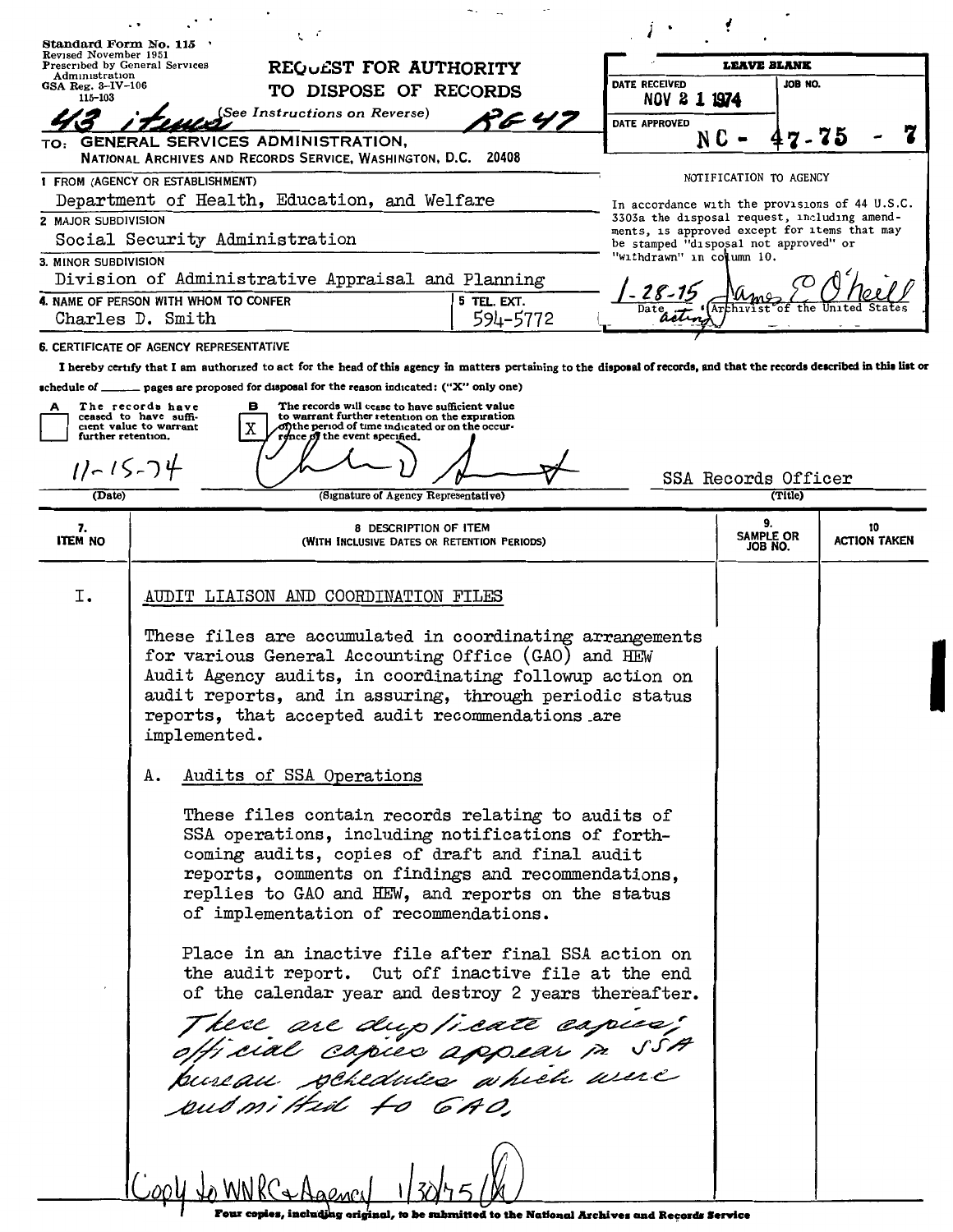**Standard Form No. 115-A**<br>
Revised November 1951<br>
Prescribed by General Services Administration<br>
GSA Reg 3-1V-106 of <u>\_13</u> pages<br>
115-202 of \_13\_ pages

 $\ddot{\phantom{a}}$ 

 $\mathbb{R}^3$ 

**r'** 

 $\cdot$ 

 $\bar{\mathcal{A}}$ 

 $\frac{1}{2} \frac{d^2}{dx^2}$ 

 $\overline{\phantom{a}}$ 

| $\overline{\mathbf{z}}$<br><b>ITEM NO</b> |    | 8 DESCRIPTION OF ITEM<br>(WITH INCLUSIVE DATES OR RETENTION PERIODS)                                                                                                                                                                                                                                                                                                   | 9<br><b>SAMPLE OR</b><br><b>JOB NO</b> | 10<br><b>ACTION TAKEN</b> |
|-------------------------------------------|----|------------------------------------------------------------------------------------------------------------------------------------------------------------------------------------------------------------------------------------------------------------------------------------------------------------------------------------------------------------------------|----------------------------------------|---------------------------|
|                                           | в. | Audits of Agencies Under Contract or Agreement<br>With SSA                                                                                                                                                                                                                                                                                                             |                                        |                           |
|                                           |    | These files contain periodic reports on fiscal and<br>management audits of agencies performing work for<br>SSA. Included are copies of draft and final audit<br>reports, copies of closing agreements, comments on<br>the status of recommendations and replies to HEW.                                                                                                |                                        |                           |
|                                           |    | Place in an inactive file after final SSA action on<br>the audit report. Cut off inactive file at the end<br>of the calendar year and destroy 2 years thereafter.                                                                                                                                                                                                      |                                        |                           |
| II.                                       |    | INVESTIGATIONS FILES                                                                                                                                                                                                                                                                                                                                                   |                                        |                           |
|                                           | А. | Investigations Case Files                                                                                                                                                                                                                                                                                                                                              |                                        |                           |
|                                           |    | These are official case files containing evidence<br>developed in formal investigations of suspected<br>violations of criminal statutes relating to the<br>administration of the Social Security Act, alleged<br>employee misconduct, and conflict of interest.<br>The<br>evidence may eventually be referred to a U.S.<br>Attorney for use in a criminal prosecution. |                                        |                           |
|                                           |    | Place in an inactive file after final action on the<br>case. Cut off inactive file at the end of the<br>calendar year, hold 2 years, and then transfer to a<br>Federal Records Center (FRC). Destroy 5 years<br>thereafter.                                                                                                                                            |                                        |                           |
|                                           | в. | Investigations Background Files                                                                                                                                                                                                                                                                                                                                        |                                        |                           |
|                                           |    | These files contain materials which are related to<br>or accumulated in a particular investigation and<br>are not included in case files described above.<br>Included are duplicate copies of reports which<br>summarize the findings of a particular investigation.                                                                                                   |                                        |                           |
|                                           |    | Office Responsible for Conducting the<br>ı.<br>Investigation                                                                                                                                                                                                                                                                                                           |                                        |                           |
|                                           |    | Destroy 10 years after the close of the calendar<br>year in which the investigation was completed.                                                                                                                                                                                                                                                                     |                                        |                           |
|                                           |    | 2.<br>Other Offices                                                                                                                                                                                                                                                                                                                                                    |                                        |                           |
|                                           |    | Destroy after 2 years.                                                                                                                                                                                                                                                                                                                                                 |                                        |                           |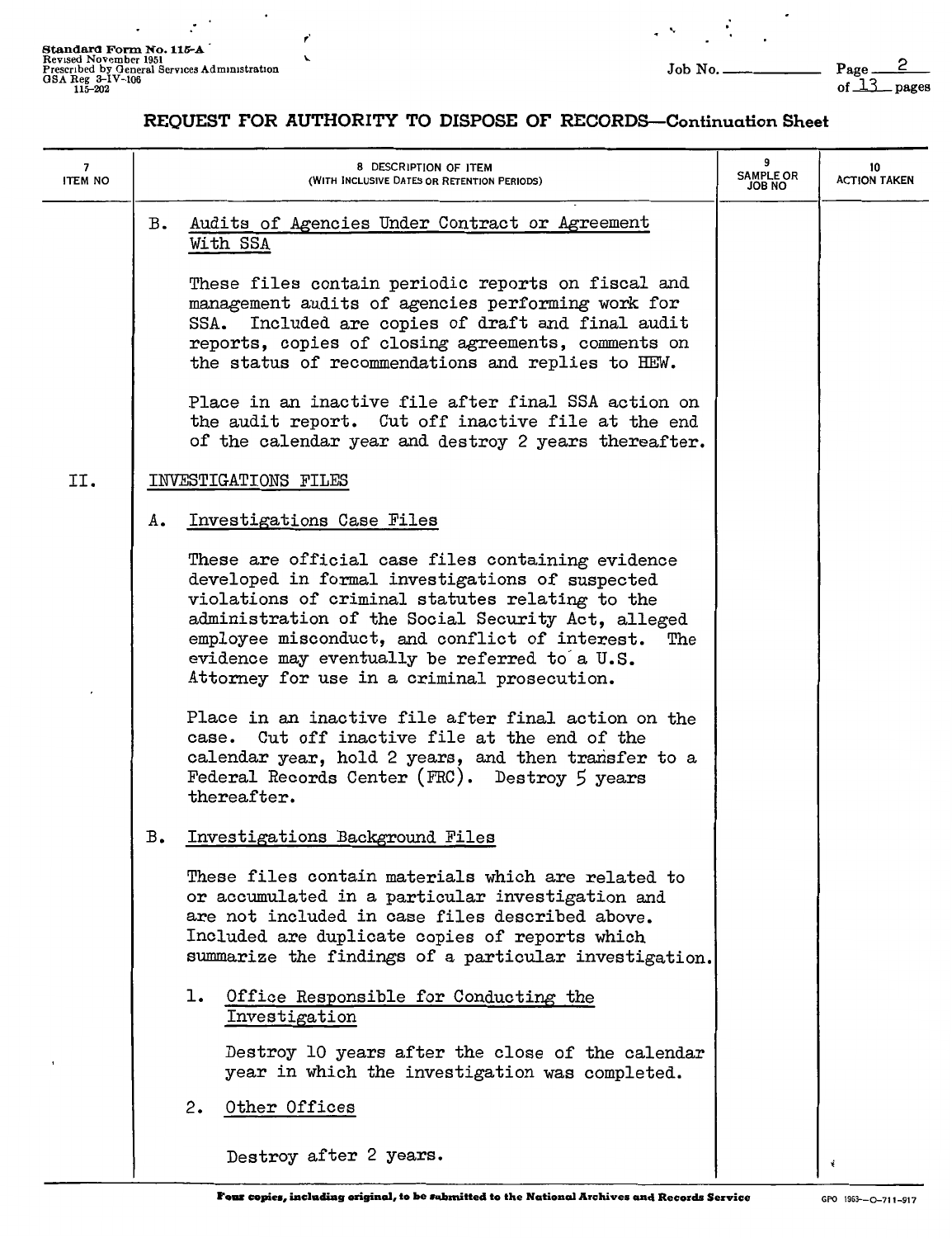$\ldots$ 

 $\mathbb{R}^3$ 

 $\ddot{\phantom{0}}$ 

 $\dot{\gamma}$ 

 $\overline{\phantom{a}}$ 

 $\frac{3}{2}$ 

| 7<br><b>ITEM NO</b> | 8 DESCRIPTION OF ITEM<br>(WITH INCLUSIVE DATES OR RETENTION PERIODS)                                                                                                                                                                                                                                                                                                                                                                                                    | 9<br><b>SAMPLE OR</b><br><b>JOB NO</b> | 10<br><b>ACTION TAKEN</b> |
|---------------------|-------------------------------------------------------------------------------------------------------------------------------------------------------------------------------------------------------------------------------------------------------------------------------------------------------------------------------------------------------------------------------------------------------------------------------------------------------------------------|----------------------------------------|---------------------------|
| III.                | ADMINISTRATIVE APPRAISAL FILES                                                                                                                                                                                                                                                                                                                                                                                                                                          |                                        |                           |
|                     | Management Study Case Files<br>Α.                                                                                                                                                                                                                                                                                                                                                                                                                                       |                                        |                           |
|                     | These files document the inception, scope, findings,<br>and accomplishments of management study, appraisal,<br>or survey projects. Such projects generally involve<br>the review and evaluation of organizational<br>structures, operating procedures, or management<br>practices. Included are records reflecting the<br>request and authorization to undertake the project,<br>project plans, the final project report, and any<br>followup reports on actions taken. |                                        |                           |
|                     | 1. Office Conducting the Project                                                                                                                                                                                                                                                                                                                                                                                                                                        |                                        |                           |
|                     | Destroy 5 years after completion of the final<br>report.                                                                                                                                                                                                                                                                                                                                                                                                                |                                        |                           |
|                     | 2.<br>Other Offices                                                                                                                                                                                                                                                                                                                                                                                                                                                     |                                        |                           |
|                     | Destroy after 2 years or when no longer needed<br>for reference, whichever is first.                                                                                                                                                                                                                                                                                                                                                                                    |                                        |                           |
|                     | Management Study Working Files<br>в.                                                                                                                                                                                                                                                                                                                                                                                                                                    |                                        |                           |
|                     | These files contain working papers accumulated in<br>the preparation, clearance, and issuance of final<br>project reports. Included are notes, drafts, feeder<br>reports, statistical listings, clearance comments,<br>and similar records.                                                                                                                                                                                                                             |                                        |                           |
|                     | Destroy 2 years after completion of the final report                                                                                                                                                                                                                                                                                                                                                                                                                    |                                        |                           |
| IV.                 | EMERGENCY AND CIVIL DEFENSE PLANNING FILES                                                                                                                                                                                                                                                                                                                                                                                                                              |                                        |                           |
|                     | Emergency and Civil Defense Plans<br>Α.                                                                                                                                                                                                                                                                                                                                                                                                                                 |                                        |                           |
|                     | These are plans providing for continuity of<br>operations and for protection of personnel and<br>property in the event of an enemy attack, natural<br>disaster, civil disturbance, or other emergency<br>situation. The plans generally outline emergency<br>operating procedures, lines of succession, emergency<br>duties and responsibilities, damage assessment<br>procedures, and reporting requirements.<br>Destroy when superseded.                              |                                        |                           |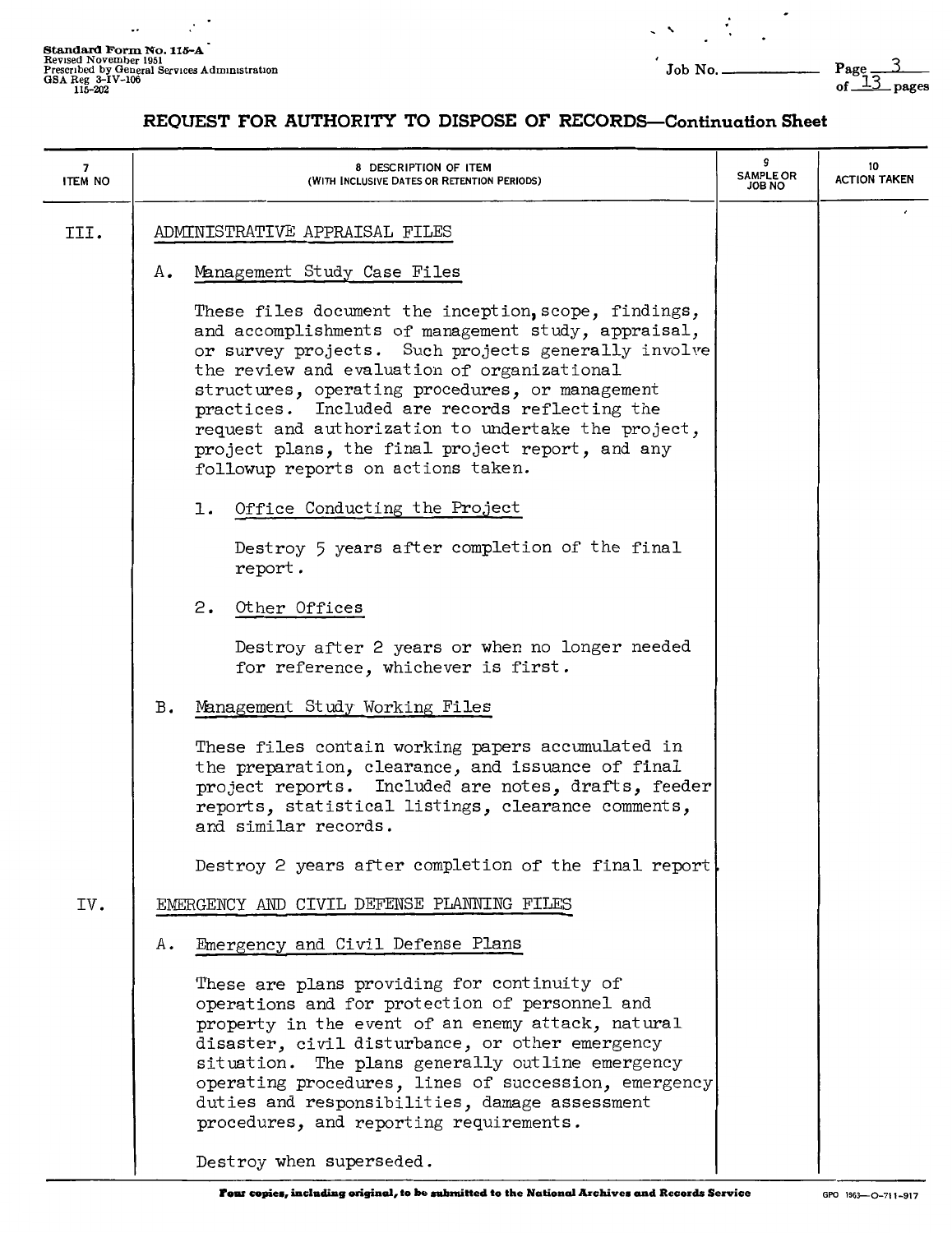$\sim$ 

 $\mathbb{R}^n$ 

 $\overline{\phantom{a}}$ 

 $\ddot{\phantom{a}}$ 

| 7<br><b>ITEM NO</b> | 8 DESCRIPTION OF ITEM<br>(WITH INCLUSIVE DATES OR RETENTION PERIODS)                                                                                                                                                                                                                                                                                                                                                                                                                                                                                                                                                                                                                       | <b>SAMPLE OR</b><br><b>JOB NO</b> | 10<br><b>ACTION TAKEN</b> |
|---------------------|--------------------------------------------------------------------------------------------------------------------------------------------------------------------------------------------------------------------------------------------------------------------------------------------------------------------------------------------------------------------------------------------------------------------------------------------------------------------------------------------------------------------------------------------------------------------------------------------------------------------------------------------------------------------------------------------|-----------------------------------|---------------------------|
|                     | Disaster Operations Reporting Files<br>в.<br>These files consist of interim and final summary<br>reports on the operations of SSA installations<br>during natural disasters or other emergency situa-<br>The reports provide information on the<br>tions.<br>date, location, and cause of the disaster;<br>casualties and property damage incurred; services<br>provided; emergency procedures adopted; and<br>facilities utilized. They are used in the<br>development and evaluation of emergency plans and<br>programs; in responding to Congressional and public<br>inquiries; and in obtaining reimbursement for<br>disaster assistance expenditures under Public Law<br>$91 - 606$ . |                                   |                           |
|                     | Office of the SSA Defense Planning Officer<br>ı.                                                                                                                                                                                                                                                                                                                                                                                                                                                                                                                                                                                                                                           |                                   |                           |
|                     | Destroy 10 years after the close of the<br>calendar year in which dated.                                                                                                                                                                                                                                                                                                                                                                                                                                                                                                                                                                                                                   |                                   |                           |
|                     | 2. Other Offices                                                                                                                                                                                                                                                                                                                                                                                                                                                                                                                                                                                                                                                                           |                                   |                           |
|                     | Destroy 3 years after the close of the<br>calendar year in which dated.                                                                                                                                                                                                                                                                                                                                                                                                                                                                                                                                                                                                                    |                                   |                           |
|                     | c.<br>Civil Defense Exercise Files                                                                                                                                                                                                                                                                                                                                                                                                                                                                                                                                                                                                                                                         |                                   |                           |
|                     | These files consist of documents relating to<br>various test exercises conducted to determine the<br>effectiveness of civil defense plans, procedures,<br>or equipment. Included are test announcements,<br>instructions to civil defense personnel, reports<br>on test findings, and similar records.                                                                                                                                                                                                                                                                                                                                                                                     |                                   |                           |
|                     | Destroy after 2 years.                                                                                                                                                                                                                                                                                                                                                                                                                                                                                                                                                                                                                                                                     |                                   |                           |
| $V_{\bullet}$       | ORGANIZATION PLANNING FILES                                                                                                                                                                                                                                                                                                                                                                                                                                                                                                                                                                                                                                                                |                                   |                           |
|                     | Organization Planning Files<br>А.                                                                                                                                                                                                                                                                                                                                                                                                                                                                                                                                                                                                                                                          |                                   |                           |
|                     | These files consist of records which establish, or<br>effect substantive changes in, the organization,<br>functions, or relationships of components of the<br>Social Security Administration. Included are<br>approved organizational and staffing plans and<br>charts, reorganization plans, functional or mission<br>statements, and directly supporting papers.                                                                                                                                                                                                                                                                                                                         |                                   |                           |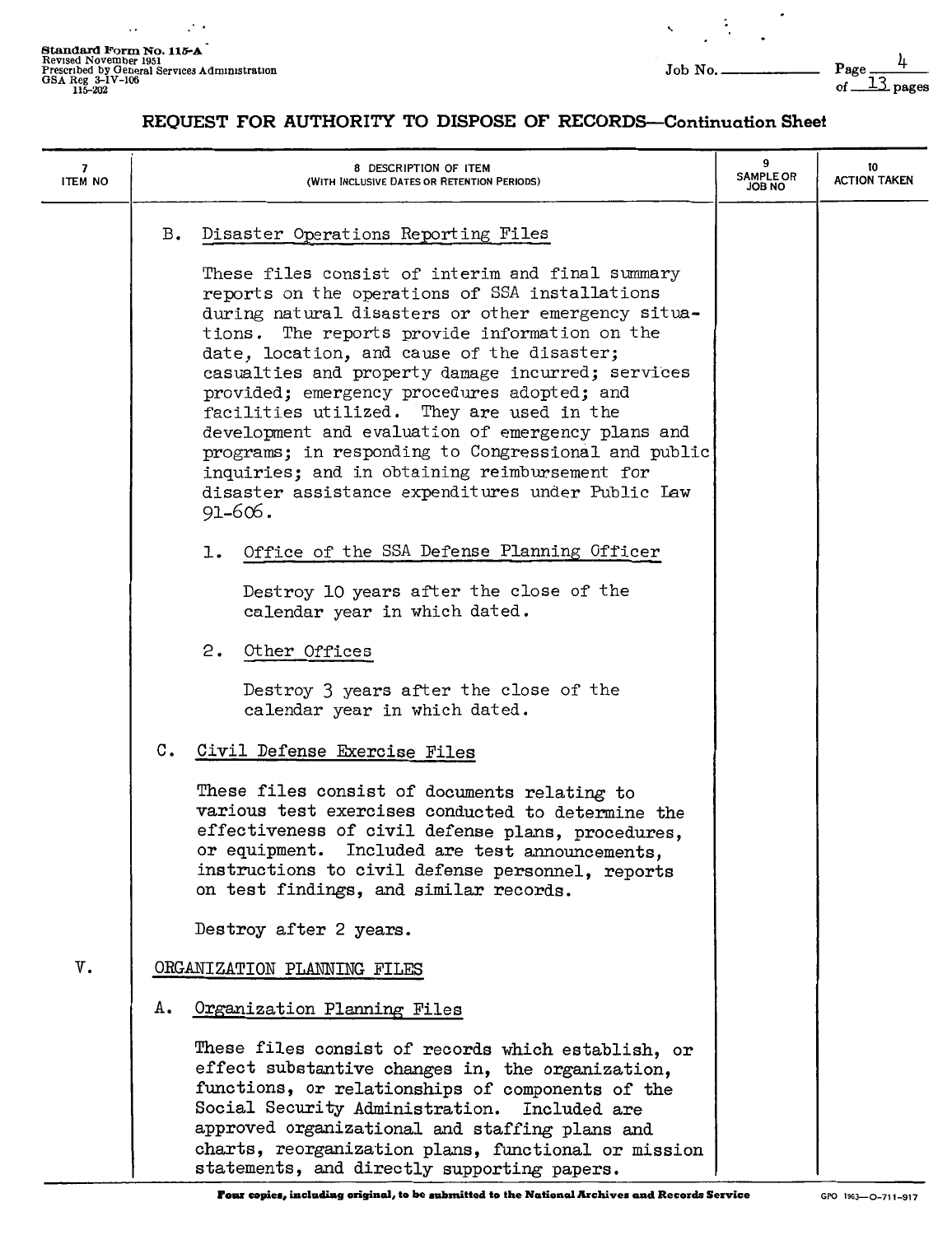$\overline{\phantom{a}}$  $\ddot{\phantom{0}}$ 

 $\mathcal{L}^{\text{max}}_{\text{max}}$ 

 $\ddot{\phantom{1}}$ 

| 7<br><b>ITEM NO</b> | 8 DESCRIPTION OF ITEM<br>(WITH INCLUSIVE DATES OR RETENTION PERIODS)                                                                                                                                                                                                                                                                                                                                                                                                                                                                                                                                                                                                                                                                                                                                                                                                                  | 9<br><b>SAMPLE OR</b><br><b>ON BOL</b> | 10<br><b>ACTION TAKEN</b> |
|---------------------|---------------------------------------------------------------------------------------------------------------------------------------------------------------------------------------------------------------------------------------------------------------------------------------------------------------------------------------------------------------------------------------------------------------------------------------------------------------------------------------------------------------------------------------------------------------------------------------------------------------------------------------------------------------------------------------------------------------------------------------------------------------------------------------------------------------------------------------------------------------------------------------|----------------------------------------|---------------------------|
|                     | Office Having SSA-Wide Organization Planning<br>Responsibility<br>Permanent. Place in an inactive file when<br>superseded. Cut off inactive file after 5<br>years and transfer to an FRC. Offer to the<br>National Archives 20 years thereafter.                                                                                                                                                                                                                                                                                                                                                                                                                                                                                                                                                                                                                                      |                                        |                           |
|                     | 2. Office Having Bureau/Office Organization<br>Planning Responsibility                                                                                                                                                                                                                                                                                                                                                                                                                                                                                                                                                                                                                                                                                                                                                                                                                |                                        |                           |
|                     | Destroy 10 years after supersession.                                                                                                                                                                                                                                                                                                                                                                                                                                                                                                                                                                                                                                                                                                                                                                                                                                                  |                                        |                           |
|                     | 3.<br>Other Offices<br>Destroy when superseded or when no longer<br>needed for reference, whichever is first.                                                                                                                                                                                                                                                                                                                                                                                                                                                                                                                                                                                                                                                                                                                                                                         |                                        |                           |
|                     | Delegation of Authority Files<br>в.                                                                                                                                                                                                                                                                                                                                                                                                                                                                                                                                                                                                                                                                                                                                                                                                                                                   |                                        |                           |
|                     | These files consist of program and administrative<br>delegations of continuing authority and revocations<br>Included are approved program delegations<br>thereof.<br>having statutory basis in titles II, XVI, and<br>XVIII of the Social Security Act, as amended, and<br>title IV of the Federal Coal Mine Health and<br>Safety Act of 1969, as amended, such as authority<br>to certify benefit payments, authority to make<br>Federal determinations of disability, authority to<br>enter into agreements with states, authority to<br>determine entitlement of individuals to benefits<br>under title XVIII, etc. Also included are approved<br>administrative delegations of authority, such as<br>authority to process adverse actions, authority to<br>award contracts, authority to approve leave and<br>overtime, printing, procurement, and recruitment<br>authority, etc. |                                        |                           |
|                     | Record Copies of Approved Program Delegations<br>of Authority<br>Permanent. Place in an inactive file upon<br>revocation or supersession. Cut off inactive<br>file after 5 years and transfer to an FRC.<br>Offer to the National Archives 20 years<br>thereafter.                                                                                                                                                                                                                                                                                                                                                                                                                                                                                                                                                                                                                    |                                        |                           |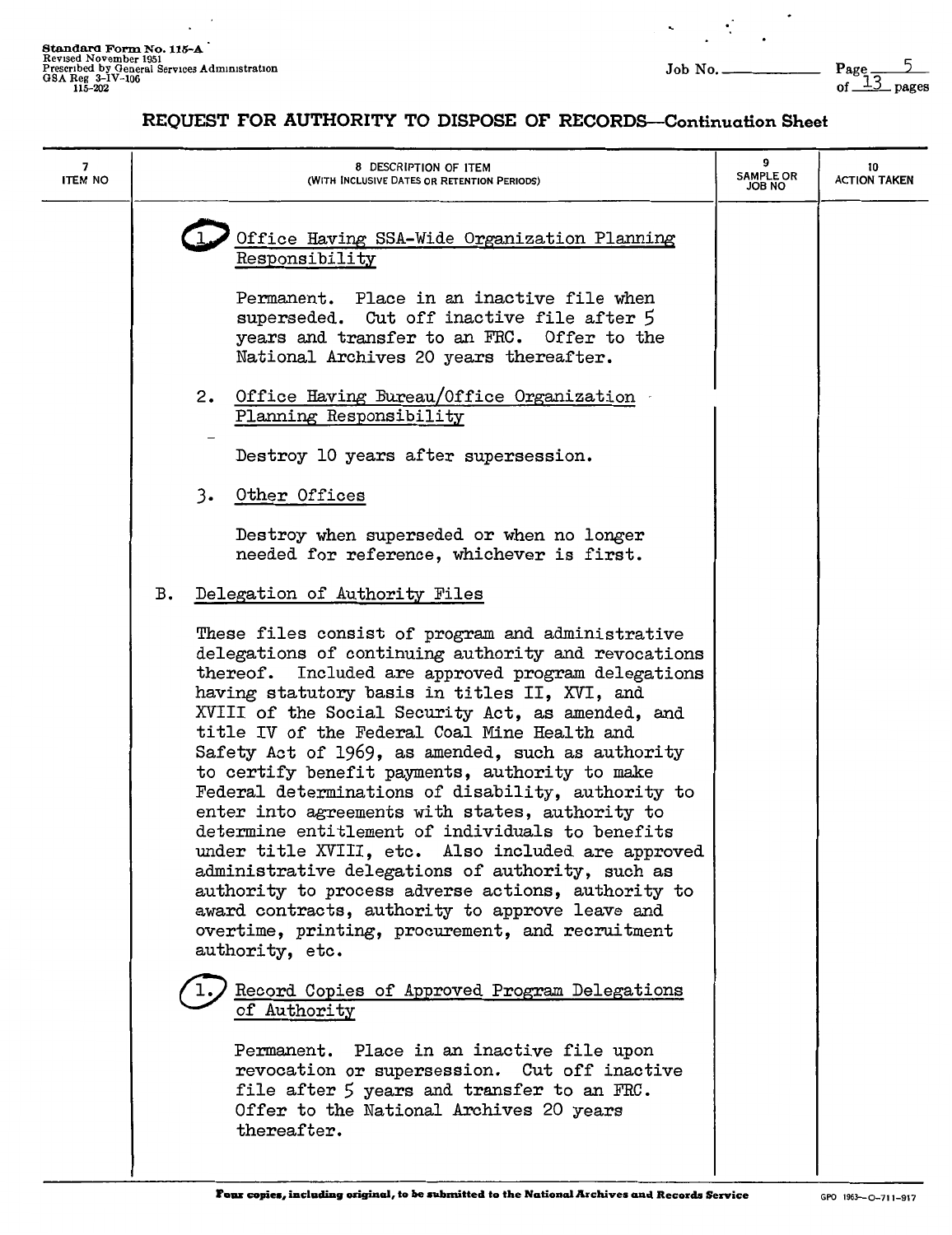$\cdot$ 

 $\bar{a}$ 

 $\cdot$ 

 $\ddot{\phantom{0}}$ 

| 7<br>ITEM NO.                   |    | 8 DESCRIPTION OF ITEM<br>(WITH INCLUSIVE DATES OR RETENTION PERIODS)                                                                                                                                                                                                                                                                                                                                   | 9<br><b>SAMPLE OR</b><br><b>JOB NO</b> | 10<br><b>ACTION TAKEN</b> |
|---------------------------------|----|--------------------------------------------------------------------------------------------------------------------------------------------------------------------------------------------------------------------------------------------------------------------------------------------------------------------------------------------------------------------------------------------------------|----------------------------------------|---------------------------|
|                                 |    | Record Copies of Approved Administrative<br>2.<br>Delegations of Authority<br>Place in an inactive file upon revocation or<br>supersession. Cut off inactive file at the end<br>of the calendar year and destroy 10 years<br>thereafter.                                                                                                                                                               |                                        |                           |
|                                 |    | 3. Other Files                                                                                                                                                                                                                                                                                                                                                                                         |                                        |                           |
|                                 |    | Destroy upon revocation or supersession.                                                                                                                                                                                                                                                                                                                                                               |                                        |                           |
| VI.                             |    | OPERATIONS PLANNING FILES                                                                                                                                                                                                                                                                                                                                                                              |                                        |                           |
|                                 | А. | Operational Objectives and Plans Case Files                                                                                                                                                                                                                                                                                                                                                            |                                        |                           |
|                                 |    | These are case files containing statements of<br>operational objectives for a given fiscal year,<br>detailed plans describing how these objectives<br>will be achieved, and periodic reports on the<br>progress which has been made toward achieving the<br>objectives. The plans specify the milestones and<br>completion date, the resources required, and the<br>lead component for each objective. |                                        |                           |
|                                 |    | Official Case Files Relating to SSA Objectives<br>and Plans                                                                                                                                                                                                                                                                                                                                            |                                        |                           |
| least with                      |    | Permanent. Place in an inactive file at the<br>close of the fiscal year covered by the plan.<br>Cut off inactive file after 5 years and transfer<br>to an FRC. Offer to the National Archives<br>20 years thereafter.                                                                                                                                                                                  |                                        |                           |
|                                 |    | 2.<br>Official Case Files Relating to Bureau/Office<br>Objectives and Plans                                                                                                                                                                                                                                                                                                                            |                                        |                           |
|                                 |    | Destroy 5 years after the close of the fiscal<br>year covered by the plan.                                                                                                                                                                                                                                                                                                                             |                                        |                           |
|                                 |    | Other Files                                                                                                                                                                                                                                                                                                                                                                                            |                                        |                           |
| pervent rue<br>in period and 2. |    | Destroy 2 years after the close of the fiscal<br>year covered by the plan.                                                                                                                                                                                                                                                                                                                             |                                        |                           |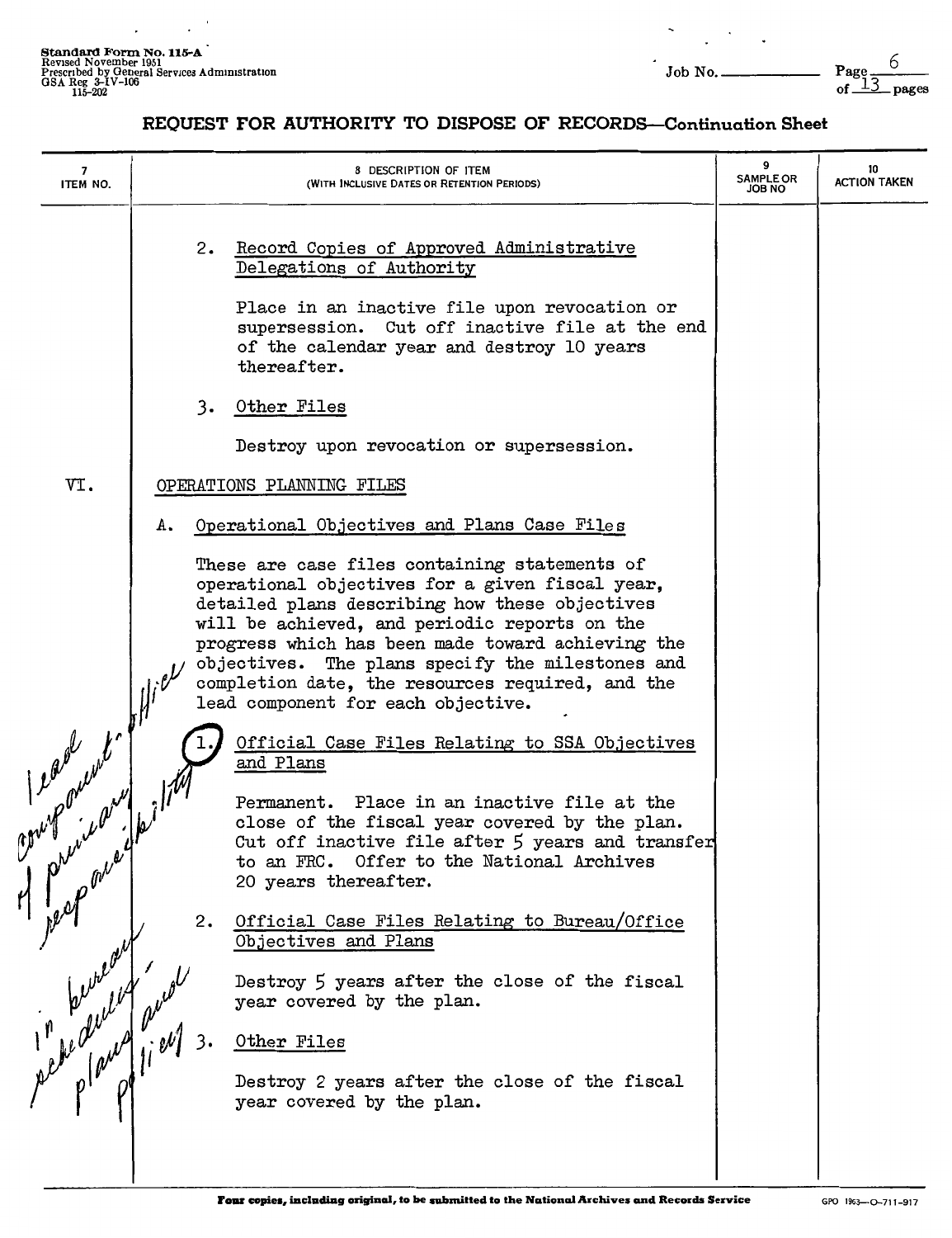J.

 $\overline{a}$ 

 $\overline{a}$ 

 $\overline{\phantom{a}}$ 

 $\frac{7}{13}$  pages

| 7<br><b>ITEM NO</b> | 8 DESCRIPTION OF ITEM<br>(WITH INCLUSIVE DATES OR RETENTION PERIODS)                                                                                                                                                                                                                                                                                                                                                                                                                                                                     | 9<br><b>SAMPLE OR</b><br>JOB NO | 10<br><b>ACTION TAKEN</b> |
|---------------------|------------------------------------------------------------------------------------------------------------------------------------------------------------------------------------------------------------------------------------------------------------------------------------------------------------------------------------------------------------------------------------------------------------------------------------------------------------------------------------------------------------------------------------------|---------------------------------|---------------------------|
| VII.                | LONG-RANGE ADMINISTRATIVE PLANNING FILES<br>Baseline Data Files                                                                                                                                                                                                                                                                                                                                                                                                                                                                          |                                 |                           |
|                     | The world of the team of the team of the team of the team of the team of the team of the team of the team of the<br>These are statistical data files used in the<br>development of various projections, estimates,<br>and assessments required for long-range<br>administrative planning. The files include<br>workload, staffing, cost, and similar management<br>data duplicated elsewhere.                                                                                                                                            |                                 |                           |
|                     | Destroy when no longer needed for reference.                                                                                                                                                                                                                                                                                                                                                                                                                                                                                             |                                 |                           |
|                     | В.<br>Contingency Planning Files                                                                                                                                                                                                                                                                                                                                                                                                                                                                                                         |                                 |                           |
|                     | These files consist of documents which analyze<br>the impact of various contingencies and trends on<br>SSA programs and administrative operations.<br>$\mathop{\mathrm{For}}$<br>given contingencies and trends, these documents<br>provide assessments of manpower, equipment, and<br>facilities requirements; cost, financing, and<br>taxation considerations; organization, management,<br>and systems alternatives; lead-time requirements;<br>and other considerations. Included are<br>administrative planning summary worksheets. |                                 |                           |
|                     | 1. Office Responsible for Preparation                                                                                                                                                                                                                                                                                                                                                                                                                                                                                                    |                                 |                           |
|                     | Destroy when superseded or obsolete.                                                                                                                                                                                                                                                                                                                                                                                                                                                                                                     |                                 |                           |
|                     | 2.<br>Other Offices                                                                                                                                                                                                                                                                                                                                                                                                                                                                                                                      |                                 |                           |
|                     | Destroy after 2 years.                                                                                                                                                                                                                                                                                                                                                                                                                                                                                                                   |                                 |                           |
| VIII.               | MANAGEMENT INFORMATION FILES                                                                                                                                                                                                                                                                                                                                                                                                                                                                                                             |                                 |                           |
|                     | Management Information System Files<br>А.                                                                                                                                                                                                                                                                                                                                                                                                                                                                                                |                                 |                           |
|                     | ı.<br>Input documents, including copies of overtime<br>and staffing reports, workload and processing<br>time reports, and similar management reports<br>prepared by various SSA components.                                                                                                                                                                                                                                                                                                                                              |                                 |                           |
|                     | Destroy 5 years after the close of the fiscal<br>year in which dated.                                                                                                                                                                                                                                                                                                                                                                                                                                                                    |                                 |                           |
|                     |                                                                                                                                                                                                                                                                                                                                                                                                                                                                                                                                          |                                 |                           |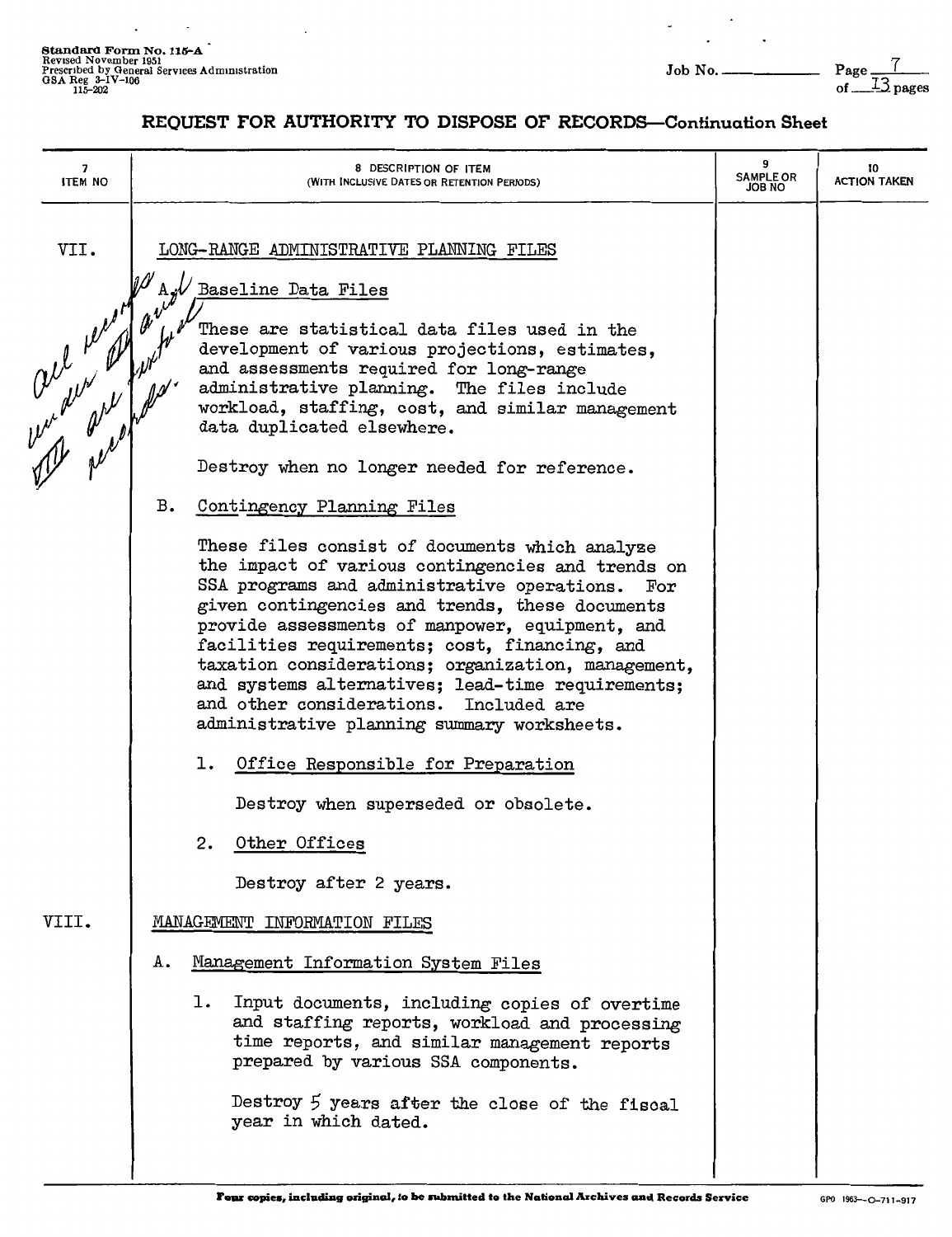$\overline{a}$ 

 $\Box$ 

| 7.<br>ITEM NO. |  | 8 DESCRIPTION OF ITEM<br>(WITH INCLUSIVE DATES OR RETENTION PERIODS)                                                                                                                                                                                                                                                       | 9<br><b>SAMPLE OR</b><br><b>JOB NO</b> | 10<br><b>ACTION TAKEN</b> |
|----------------|--|----------------------------------------------------------------------------------------------------------------------------------------------------------------------------------------------------------------------------------------------------------------------------------------------------------------------------|----------------------------------------|---------------------------|
|                |  | 2. Periodic end product reports, including:<br>a. Weekly Summary of Operations; Monthly<br>Report of RSDI Accuracy and Processing<br>Time Data; RSI Processing Time and<br>Pending Workload Tables; RSDHI Workload<br>and Program Notes; Quarterly Report of<br>Program Abuse and Potential Fraud Activities;<br>SSA Facts |                                        |                           |
|                |  | (1) Office Responsible for Preparation of<br>the Report<br>Destroy 5 years after the close of<br>the fiscal year in which dated.                                                                                                                                                                                           |                                        |                           |
|                |  | (2) Other Offices<br>Destroy upon receipt of next<br>comparable report.                                                                                                                                                                                                                                                    |                                        |                           |
|                |  |                                                                                                                                                                                                                                                                                                                            |                                        |                           |
|                |  |                                                                                                                                                                                                                                                                                                                            |                                        |                           |
|                |  |                                                                                                                                                                                                                                                                                                                            |                                        |                           |
|                |  |                                                                                                                                                                                                                                                                                                                            |                                        |                           |
|                |  |                                                                                                                                                                                                                                                                                                                            |                                        |                           |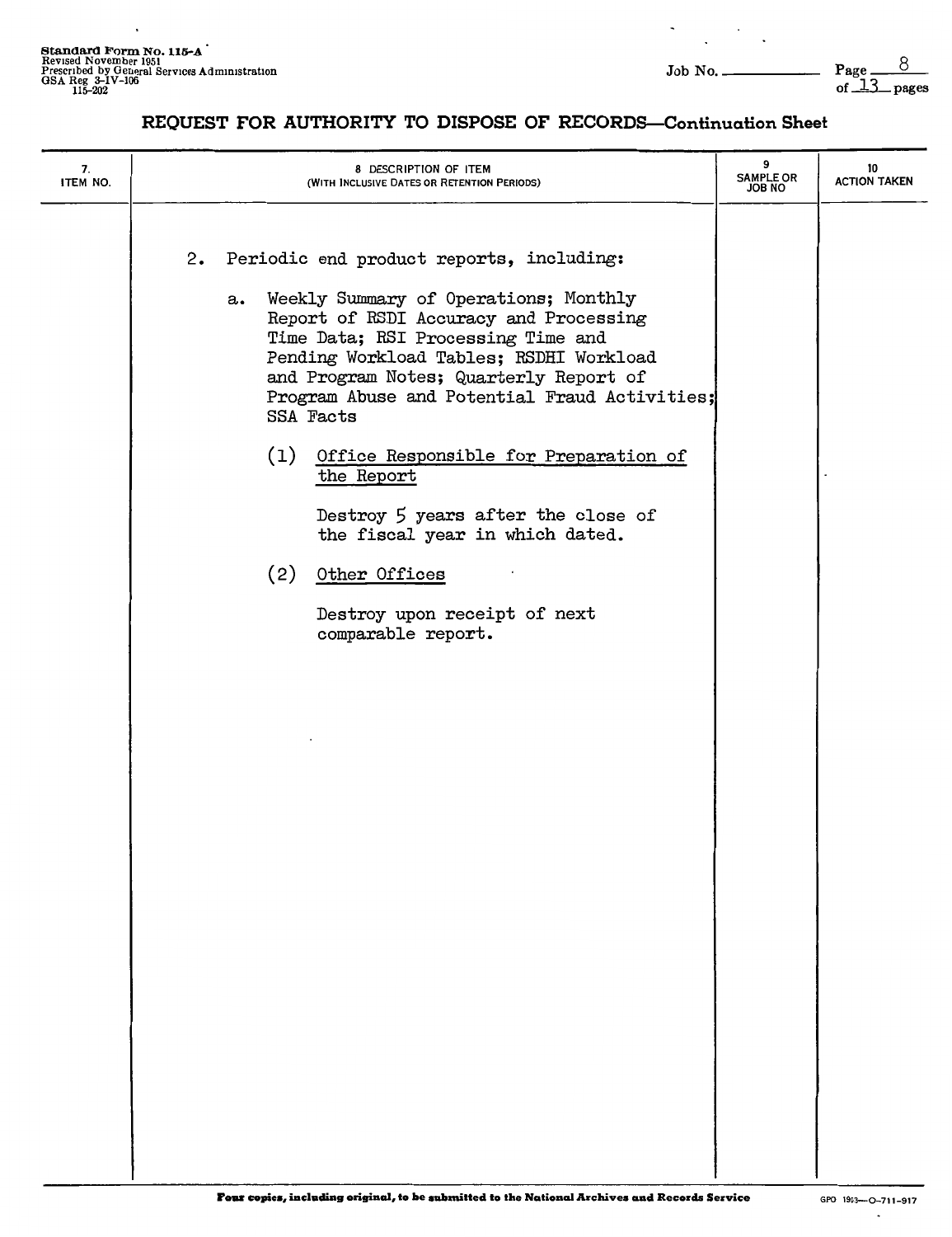$\overline{\phantom{a}}$ 

 $\sim$ 

 $\lambda$ 

 $\frac{9}{13}$  pages

| 7<br><b>ITEM NO</b> | 8 DESCRIPTION OF ITEM<br>(WITH INCLUSIVE DATES OR RETENTION PERIODS)                                                                                                                                                                                                                                                                                                                                                           | 9<br><b>SAMPLE OR</b><br>ON 8OL | 10<br><b>ACTION TAKEN</b> |
|---------------------|--------------------------------------------------------------------------------------------------------------------------------------------------------------------------------------------------------------------------------------------------------------------------------------------------------------------------------------------------------------------------------------------------------------------------------|---------------------------------|---------------------------|
|                     | The Year In Review - Annual Report on the<br>b.<br>Administration of Social Security Programs<br>Office Responsible for the Preparation<br>of the Report                                                                                                                                                                                                                                                                       |                                 |                           |
|                     | Permanent. Place in an inactive file<br>at the close of the fiscal year in<br>which dated. Cut-off inactive file<br>after 10 years and transfer to an FRC.<br>Offer to the National Archives 20<br>years thereafter.                                                                                                                                                                                                           |                                 |                           |
|                     | (2)<br>Other Offices                                                                                                                                                                                                                                                                                                                                                                                                           |                                 |                           |
|                     | Destroy upon receipt of next<br>comparable report.                                                                                                                                                                                                                                                                                                                                                                             |                                 |                           |
|                     | 3.<br>Records used in the preparation of the end-<br>product reports, including computer print-outs,<br>drafts, notes, working papers, and similar<br>records.                                                                                                                                                                                                                                                                 |                                 |                           |
|                     | Destroy when no longer needed for reference.                                                                                                                                                                                                                                                                                                                                                                                   |                                 |                           |
| IX.                 | REPORTS MANAGEMENT FILES                                                                                                                                                                                                                                                                                                                                                                                                       |                                 |                           |
|                     | Reports Management Case Files<br>Α.                                                                                                                                                                                                                                                                                                                                                                                            |                                 |                           |
|                     | These files consist of records accumulated in<br>evaluating the requirement for, approving, and<br>controlling specific reports. Included are<br>applications for approval, revision, or elimination<br>of specific reports, such as Form SSA-4099,<br>Proposal for a New, Revised, or Eliminated Report;<br>copies of pertinent reporting forms; descriptions<br>of format; preparation instructions; and similar<br>records. |                                 |                           |
|                     | Destroy 2 years after discontinuance of the report.                                                                                                                                                                                                                                                                                                                                                                            |                                 |                           |
|                     |                                                                                                                                                                                                                                                                                                                                                                                                                                |                                 |                           |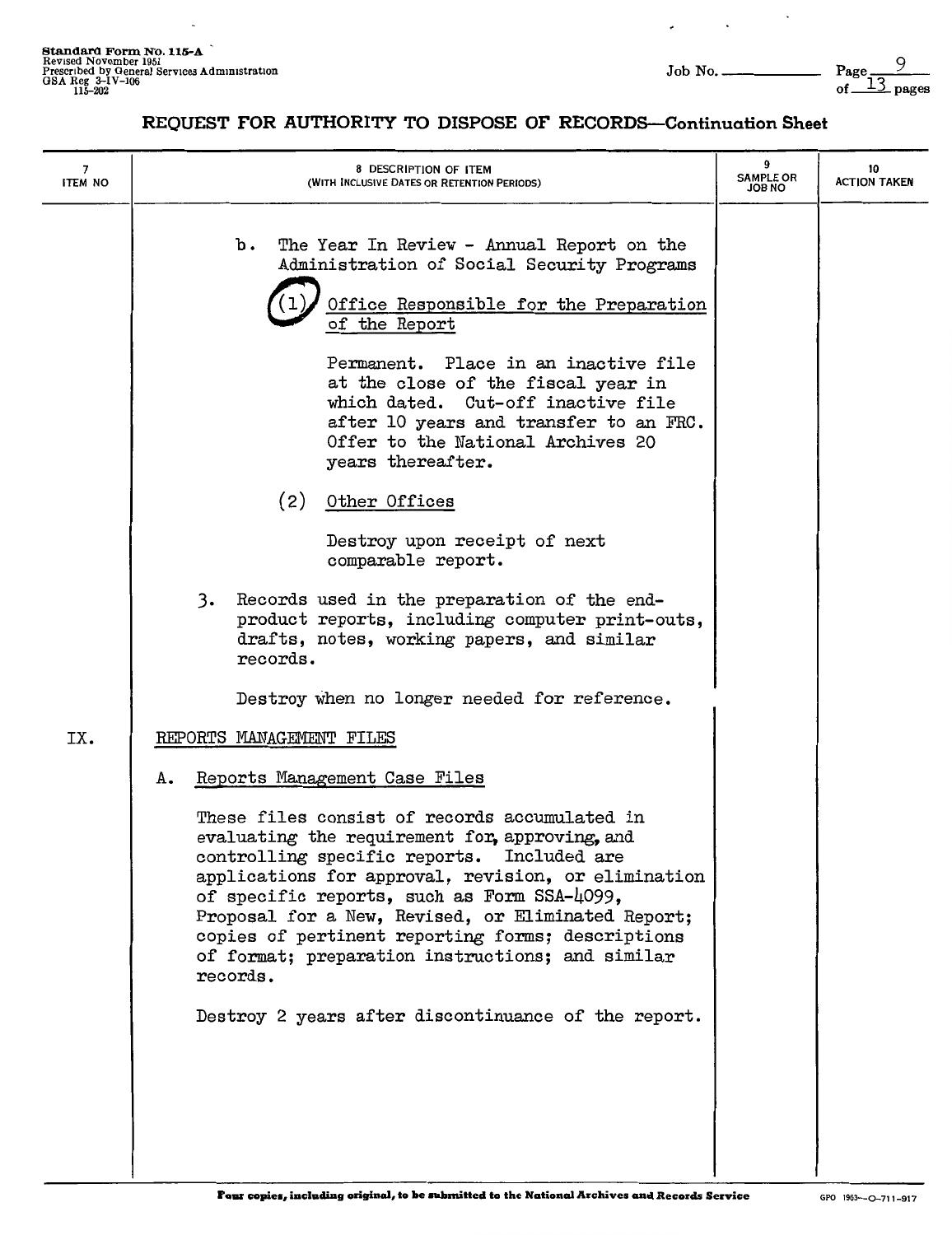$\ddot{\phantom{a}}$ 

 $\mathbf{r}$ 

 $\hat{\boldsymbol{\theta}}$ 

 $\overline{\phantom{a}}$ 

#### **REQUEST FOR AUTHORITY TO DISPOSE OF RECORDS-Continuation Sheet**

| <b>ITEM NO</b> | 8 DESCRIPTION OF ITEM<br>(WITH INCLUSIVE DATES OR RETENTION PERIODS)                                                                                                                                                                                                                                                                                                                                                                                                                                                                                                                                                                                                                                           | <b>SAMPLE OR</b><br><b>JOB NO</b> | 10<br><b>ACTION TAKEN</b> |
|----------------|----------------------------------------------------------------------------------------------------------------------------------------------------------------------------------------------------------------------------------------------------------------------------------------------------------------------------------------------------------------------------------------------------------------------------------------------------------------------------------------------------------------------------------------------------------------------------------------------------------------------------------------------------------------------------------------------------------------|-----------------------------------|---------------------------|
|                | Reports Symbol Control Files<br>$B_{\bullet}$<br>These files consist of documents used to control<br>the assignment of reports approval symbols.<br>Included are registers, listings, and similar<br>records.                                                                                                                                                                                                                                                                                                                                                                                                                                                                                                  |                                   |                           |
|                | Destroy when no longer needed for control purposes.<br>Reports Inventory Files<br>$\mathbf{C}$ .<br>These files consist of records accumulated in<br>periodic inventories of current reports. Included<br>are inventory forms and similar records.                                                                                                                                                                                                                                                                                                                                                                                                                                                             |                                   |                           |
| X.             | Destroy after next comparable inventory.<br>COMMITTEE MANAGEMENT FILES                                                                                                                                                                                                                                                                                                                                                                                                                                                                                                                                                                                                                                         |                                   |                           |
|                | For the purposes of this section, the term "committee"<br>means a formally established group that operates on an<br>ad hoc or standing basis to consider, investigate,<br>advise, take action, and report on matters relating to<br>the programs, responsibilities, or activities of the<br>Social Security Administration.                                                                                                                                                                                                                                                                                                                                                                                    |                                   |                           |
|                | Committee Management Files<br>А.<br>These files are accumulated in exercising management<br>control over the establishment, operation, and<br>dissolution of SSA's public advisory, inter-<br>departmental and departmental committees.<br>Included<br>are proposals, approvals, and disapprovals for the<br>establishment, continuance, or dissolution of<br>documents used to approve,<br>committees;<br>appoint, evaluate, and relieve committee members,<br>such as Form HEW-532, Request for Approval of<br>Nominees for Public Advisory Committees; and<br>similar records.<br>Office of SSA Committee Management Officer<br>1.<br>Destroy 5 years after disapproval or<br>dissolution of the committee. |                                   |                           |
|                |                                                                                                                                                                                                                                                                                                                                                                                                                                                                                                                                                                                                                                                                                                                |                                   |                           |

I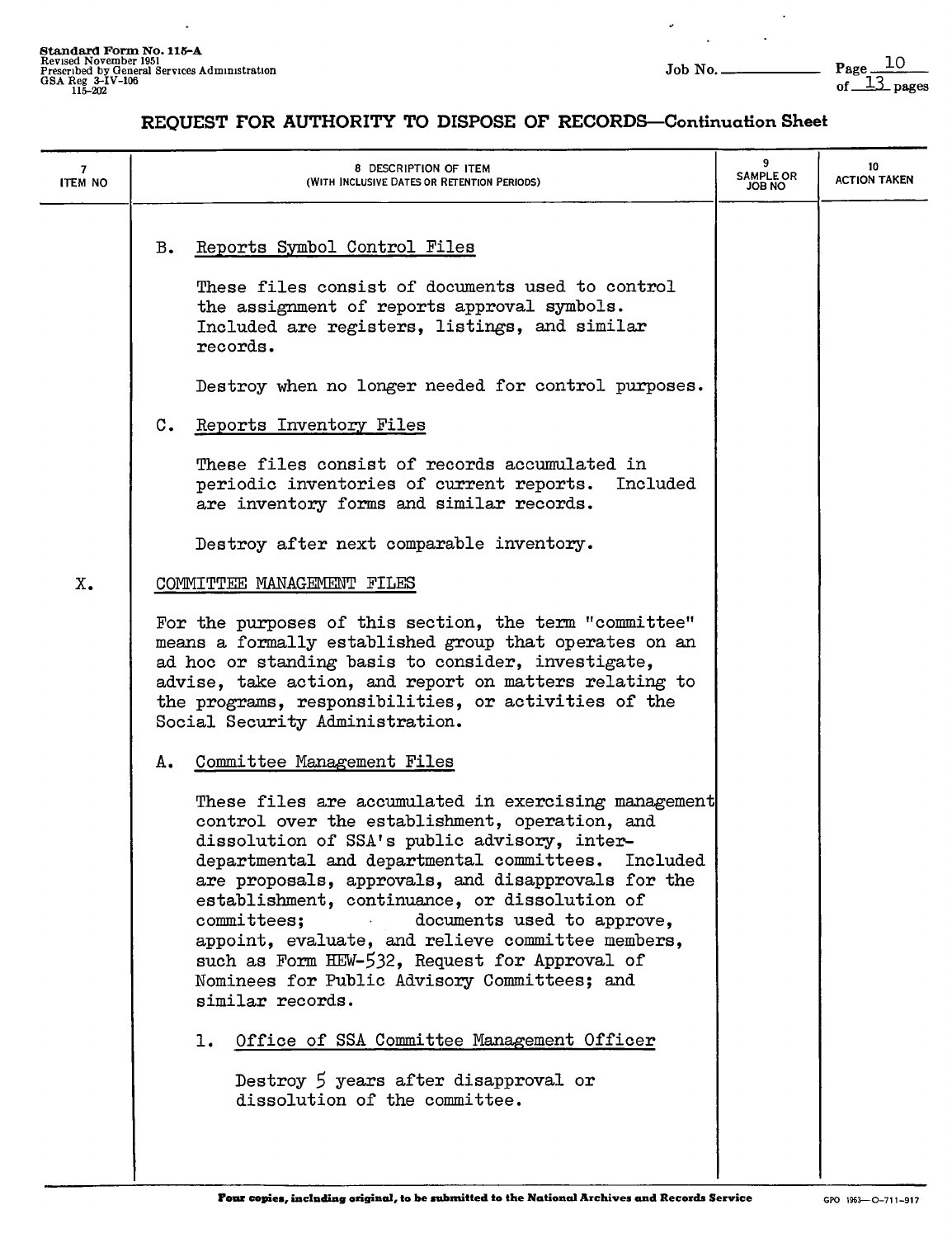$\Box$ 

 $\cdot$ 

| 7<br><b>ITEM NO</b> |                                                                                                                                                                                                                                                                                                                                                                                                                                                                              | 8 DESCRIPTION OF ITEM<br>(WITH INCLUSIVE DATES OR RETENTION PERIODS)                                                                                                                                                                                                                                                                                                                                                                                                                                                                                                                                                                                                                                                                                                                                       | 9<br><b>SAMPLE OR</b><br>JOB NO | 10<br><b>ACTION TAKEN</b> |
|---------------------|------------------------------------------------------------------------------------------------------------------------------------------------------------------------------------------------------------------------------------------------------------------------------------------------------------------------------------------------------------------------------------------------------------------------------------------------------------------------------|------------------------------------------------------------------------------------------------------------------------------------------------------------------------------------------------------------------------------------------------------------------------------------------------------------------------------------------------------------------------------------------------------------------------------------------------------------------------------------------------------------------------------------------------------------------------------------------------------------------------------------------------------------------------------------------------------------------------------------------------------------------------------------------------------------|---------------------------------|---------------------------|
|                     | Other Offices<br>2.<br>of the committee.<br>Reports on SSA Committees<br>в.<br>These files consist of periodic and one-time<br>and the Annual Report of Interdepartmental<br>Committees.<br>$y$ year in which dated.<br>Committee Inventory Files<br>or its equivalent.<br>Destroy after next comparable inventory.<br>Committee Records<br>D.<br>minutes, reports issued or approved by the<br>committee, charters, lists of committee<br>memberships, and similar records. | Destroy 2 years after disapproval or dissolution<br>reports on SSA committee activity prepared by the<br>SSA Committee Management Officer and submitted to<br>the Department or other requesting organizations.<br>Included is the Annual Report of Public Advisory<br>Committees, the Quarterly Report of Committees,<br>Destroy 2 years after the close of the calendar<br>These files are created as a result of periodic<br>inventories of SSA's functioning public advisory,<br>interdepartmental and departmental committees.<br>Included is Form HEW-70, Committee Inventory Record,<br>These records document the workings of specific<br>public advisory, interdepartmental, or departmental<br>committees over which SSA has primary management<br>responsibility. Included are meeting agendas, |                                 |                           |
|                     |                                                                                                                                                                                                                                                                                                                                                                                                                                                                              |                                                                                                                                                                                                                                                                                                                                                                                                                                                                                                                                                                                                                                                                                                                                                                                                            |                                 |                           |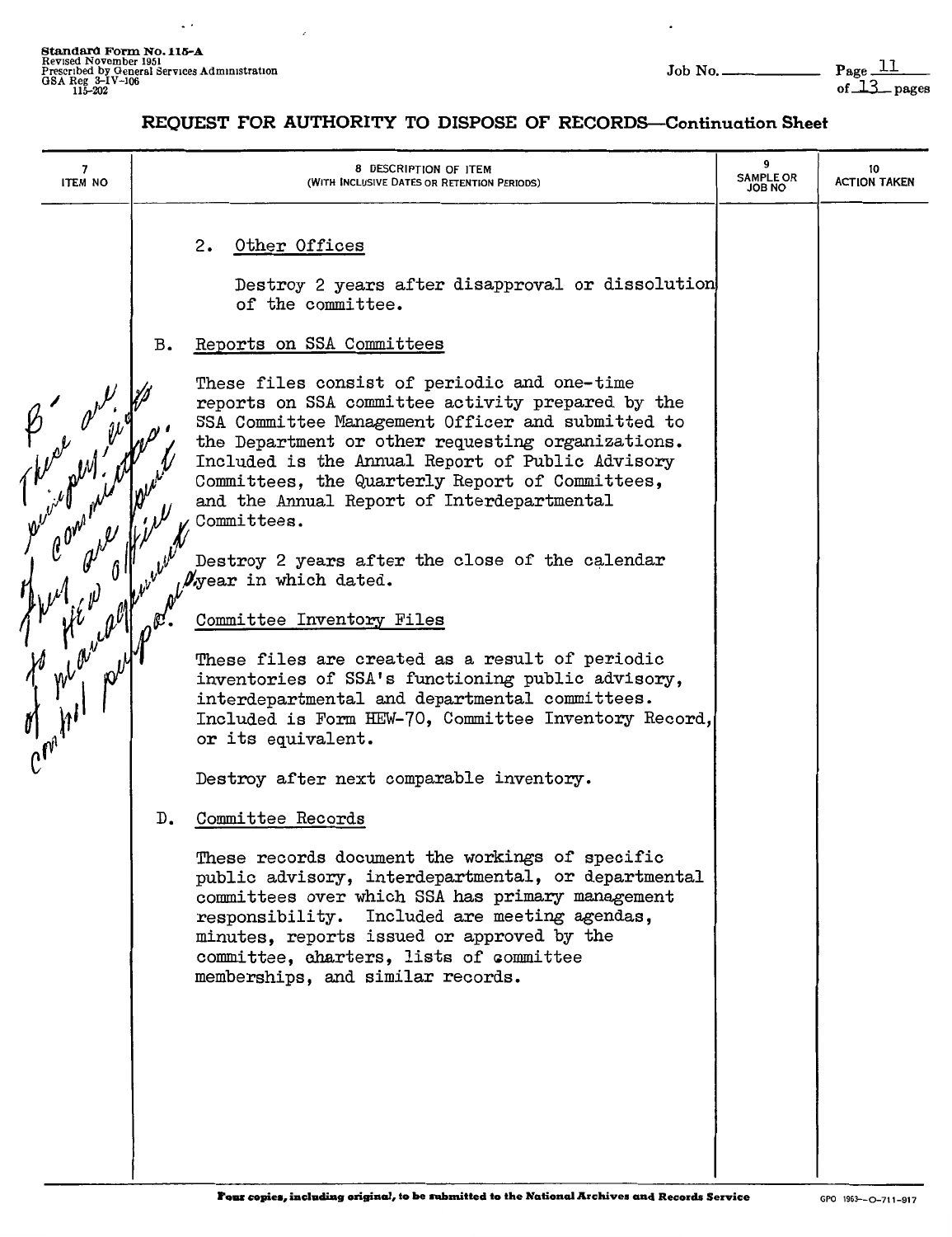$\mathbb{Z}^2$ 

 $\mathcal{P}_{\mathcal{A}}$ 

 $\sim$   $\sim$ 

 $\overline{a}$ 

 $\epsilon$ 

 $-$  Page  $\frac{12}{\text{of } \frac{13}{\text{of } \frac{13}{\text{of } \frac{13}{\text{of } \frac{13}{\text{of } \frac{13}{\text{of } \frac{13}{\text{of } \frac{13}{\text{of } \frac{13}{\text{of } \frac{13}{\text{of } \frac{13}{\text{of } \frac{13}{\text{of } \frac{13}{\text{of } \frac{13}{\text{of } \frac{13}{\text{of } \frac{13}{\text{of } \frac{13}{\text{of } \frac{13}{\text{of } \frac{13}{\text{of } \frac$ 

| 7<br><b>ITEM NO</b> | 8 DESCRIPTION OF ITEM<br>(WITH INCLUSIVE DATES OR RETENTION PERIODS)                                                                                                                                                                                                                                                                                                                                                                                                                                    | 9<br><b>SAMPLE OR</b><br>JOB NO | 10<br><b>ACTION TAKEN</b> |
|---------------------|---------------------------------------------------------------------------------------------------------------------------------------------------------------------------------------------------------------------------------------------------------------------------------------------------------------------------------------------------------------------------------------------------------------------------------------------------------------------------------------------------------|---------------------------------|---------------------------|
|                     | Office Having Primary Management Responsibility<br>For the Committee<br>Permanent. Place in an inactive file at the<br>close of the calendar year in which committee<br>was disolved. Cut off inactive file after 5<br>years and transfer to an FRC. Offer to the<br>National Archives 20 years thereafter.                                                                                                                                                                                             |                                 |                           |
|                     | 2.<br>Other Offices                                                                                                                                                                                                                                                                                                                                                                                                                                                                                     |                                 |                           |
|                     | Destroy after 2 years.                                                                                                                                                                                                                                                                                                                                                                                                                                                                                  |                                 |                           |
| XI.                 | CONFERENCE MANAGEMENT FILES                                                                                                                                                                                                                                                                                                                                                                                                                                                                             |                                 |                           |
|                     | Conference Planning Files<br>Α.                                                                                                                                                                                                                                                                                                                                                                                                                                                                         |                                 |                           |
|                     | These files are accumulated in planning for various<br>national and regional conferences sponsored by<br>SSA components, such as the Commissioner's<br>Regional Conference, the Inter-Regional Management<br>Program Conference, and the Claims Policy Conference.<br>Included in these files are requests, approvals,<br>and disapprovals for the holding of conferences;<br>tentative and final conference schedules;<br>announcements and notifications; lists of<br>attendees; and similar records. |                                 |                           |
|                     | 1. Sponsoring Office                                                                                                                                                                                                                                                                                                                                                                                                                                                                                    |                                 |                           |
|                     | Destroy 5 years after the close of the fiscal<br>year in which conference was held.                                                                                                                                                                                                                                                                                                                                                                                                                     |                                 |                           |
|                     | Other Offices<br>2.                                                                                                                                                                                                                                                                                                                                                                                                                                                                                     |                                 |                           |
|                     | Destroy after 2 years.                                                                                                                                                                                                                                                                                                                                                                                                                                                                                  |                                 |                           |
|                     | Conference Records<br>в.                                                                                                                                                                                                                                                                                                                                                                                                                                                                                |                                 |                           |
|                     | These records document the actual workings of<br>specific national or regional SSA conferences.<br>Included are agenda, minutes, and reports high-<br>lighting the significant conclusions,<br>recommendations, opinions, and action items which<br>result from the conference. Conference records<br>generally have significant implications for SSA<br>programs, policies, or functions.                                                                                                              |                                 |                           |